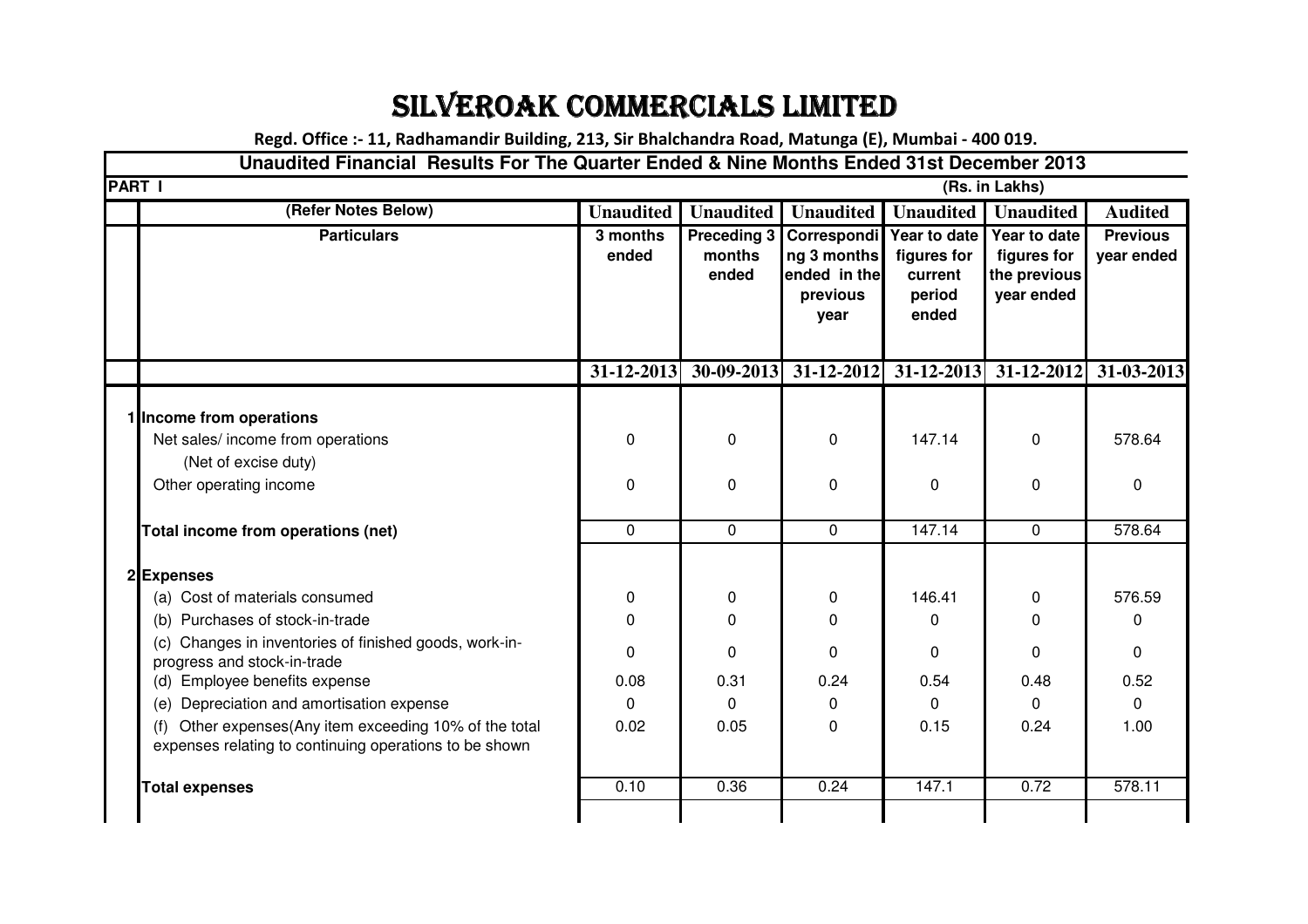| 3 Profit / (Loss) from operations before other income,<br>finance costs and exceptional items (1-2)                    | $-0.10$     | $-0.36$     | $-0.24$ | 0.04 | $-0.72$      | 0.53        |
|------------------------------------------------------------------------------------------------------------------------|-------------|-------------|---------|------|--------------|-------------|
| 4 Other income                                                                                                         | 0           | 0           | 0       | 0    | 0            | $\mathbf 0$ |
| 5 Profit / (Loss) from ordinary activities before finance costs<br>and exceptional items $(3 + 4)$                     | $-0.10$     | $-0.36$     | $-0.24$ | 0.04 | $-0.72$      | 0.53        |
| 6 Finance costs                                                                                                        | 0           | $\mathbf 0$ | 0       | 0    | 0            | $\mathbf 0$ |
| 7 Profit / (Loss) from ordinary activities after finance costs<br>but before exceptional items $(5 + 6)$               | $-0.10$     | $-0.36$     | $-0.24$ | 0.04 | $-0.72$      | 0.53        |
| 8 Exceptional items                                                                                                    | 0.00        | $\mathbf 0$ | 0       | 0.00 | 0            | $\mathbf 0$ |
| 9 Profit / (Loss) from ordinary activities before tax $(7 + 8)$                                                        | $-0.10$     | $-0.36$     | $-0.24$ | 0.04 | $-0.72$      | 0.53        |
| 10 Tax expense                                                                                                         | 0           | 0           | 0       | 0    | 0            | $-0.04$     |
| <sup>11</sup> Net Profit / (Loss) from ordinary activities after tax (9 $\pm$ 10)                                      | $-0.10$     | $-0.36$     | $-0.24$ | 0.04 | $-0.72$      | 0.49        |
| 12 Extraordinary items (net of tax expense Rs. _____ Lakhs)                                                            | $\mathbf 0$ | $\mathbf 0$ | 0       | 0    | $\mathbf 0$  | $\mathbf 0$ |
| 13 Net Profit / (Loss) for the period $(11 + 12)$                                                                      | $-0.10$     | $-0.36$     | $-0.24$ | 0.04 | $-0.72$      | 0.49        |
| 14 Share of profit / (loss) of associates*                                                                             | 0           | 0           | 0       | 0    | $\mathbf{0}$ | 0           |
| 15 Minority interest *                                                                                                 | 0           | $\mathbf 0$ | 0       | 0    | $\mathbf 0$  | $\mathbf 0$ |
| 16 Net Profit / (Loss) after taxes, minority interest and share<br>of profit / (loss) of associates $(13 + 14 + 15)^*$ | $-0.10$     | $-0.36$     | $-0.24$ | 0.04 | $-0.72$      | 0.49        |
| 17 Paid-up equity share capital<br>(Face Value of the Share shall be indicated)                                        | 275         | 275         | 275     | 275  | 275          | 275         |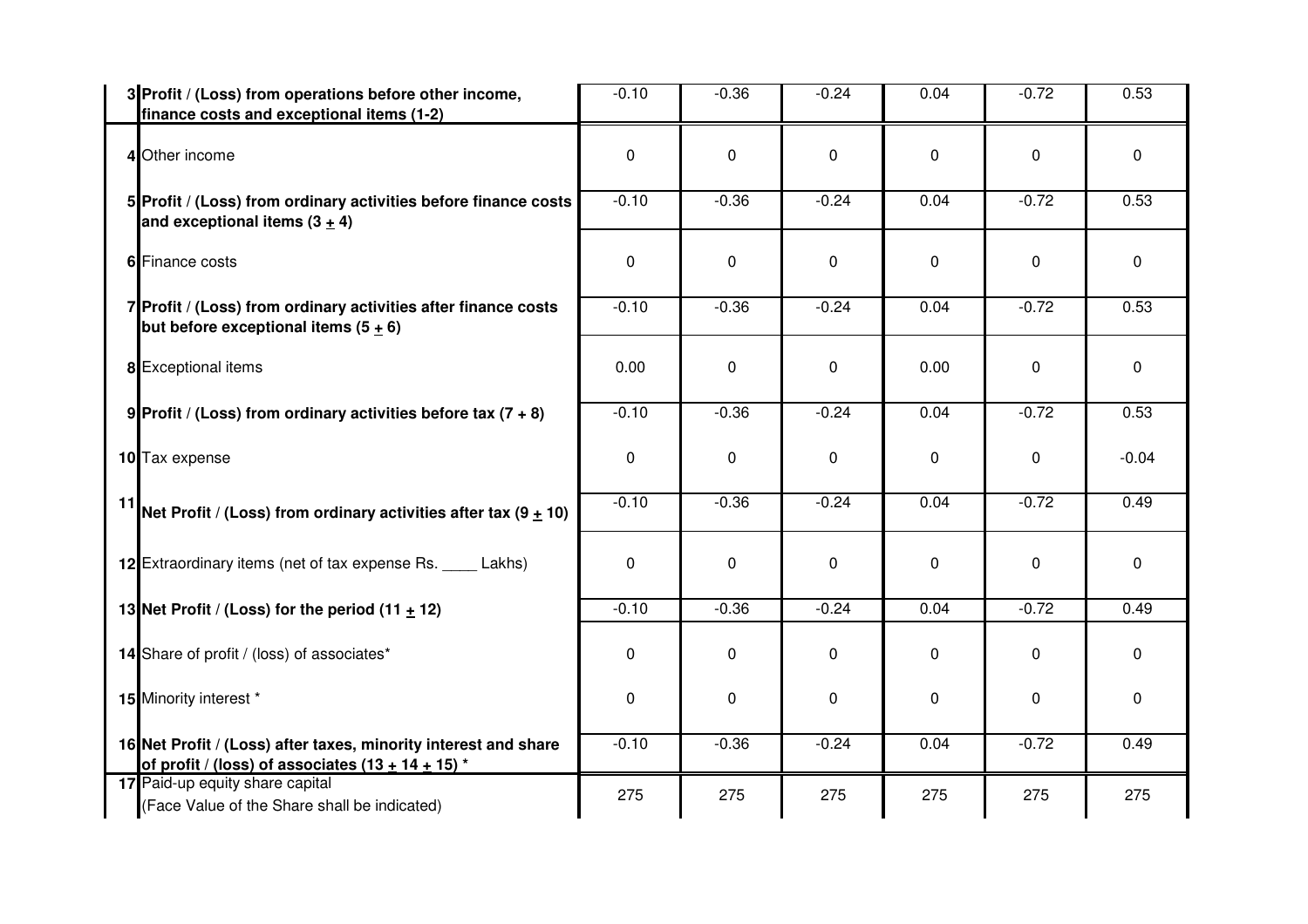| 18 Reserve excluding Revaluation Reserves as per balance sheet<br>of previous accounting year | $\mathbf{0}$ | 51.61   | 52.33   | $\Omega$ | 51.85   | 52.35 |  |
|-----------------------------------------------------------------------------------------------|--------------|---------|---------|----------|---------|-------|--|
| 19.i Earnings per share (before extraordinary items)                                          |              |         |         |          |         |       |  |
| (of Rs. 1. - /- each) (not annualised):                                                       |              |         |         |          |         |       |  |
| (a) Basic                                                                                     | $-0.01$      | $-0.01$ | $-0.01$ | 0.00     | $-0.03$ | 0.02  |  |
| (b) Diluted                                                                                   | $-0.01$      | $-0.01$ | $-0.01$ | 0.00     | $-0.03$ | 0.02  |  |
| 19.ii Earnings per share (after extraordinary items)<br>(of Rs. /- each) (not annualised):    |              |         |         |          |         |       |  |
| (a) Basic                                                                                     | $-0.01$      | $-0.01$ | $-0.01$ | 0.00     | $-0.03$ | 0.02  |  |
| (b) Diluted                                                                                   | $-0.01$      | $-0.01$ | $-0.01$ | 0.00     | $-0.03$ | 0.02  |  |

|   | <b>PART II</b>                                                                              |                   |                 |                                                                                |                                                           |                                                           |                               |  |
|---|---------------------------------------------------------------------------------------------|-------------------|-----------------|--------------------------------------------------------------------------------|-----------------------------------------------------------|-----------------------------------------------------------|-------------------------------|--|
|   | Information for the Quarter ended 31st December, 2013                                       |                   |                 |                                                                                |                                                           |                                                           |                               |  |
|   | <b>Particulars</b>                                                                          | 3 months<br>ended | months<br>ended | Preceding 3   Correspondi  <br>ng 3 months<br>ended in the<br>previous<br>year | Year to date<br>figures for<br>current<br>period<br>ended | Year to date<br>figures for<br>the previous<br>year ended | <b>Previous</b><br>year ended |  |
|   |                                                                                             | $31 - 12 - 2013$  | $30-09-2013$    |                                                                                | $31-12-2012$ $31-12-2013$                                 |                                                           | 31-12-2012 31-03-2013         |  |
| A | <b>PARTICULARS OF SHAREHOLDING</b>                                                          |                   |                 |                                                                                |                                                           |                                                           |                               |  |
|   | Public shareholding                                                                         |                   |                 |                                                                                |                                                           |                                                           |                               |  |
|   | - Number of shares                                                                          | 2335325           | 2335325         | 2329325                                                                        | 2335325                                                   | 2329325                                                   | 2329325                       |  |
|   | - Percentage of shareholding                                                                | 84.92             | 84.92           | 84.70                                                                          | 84.92                                                     | 84.70                                                     | 84.70                         |  |
|   | Promoters and Promoter Group Shareholding **                                                |                   |                 |                                                                                |                                                           |                                                           |                               |  |
|   | a) Pledged / Encumbered                                                                     |                   |                 |                                                                                |                                                           |                                                           |                               |  |
|   | - Number of shares                                                                          | 0                 | 0               | 0                                                                              | 0                                                         | 0                                                         | 0                             |  |
|   | - Percentage of shares (as a % of the total shareholding<br>of promoter and promoter group) | 0                 | 0               | 0                                                                              | 0                                                         | 0                                                         | 0                             |  |